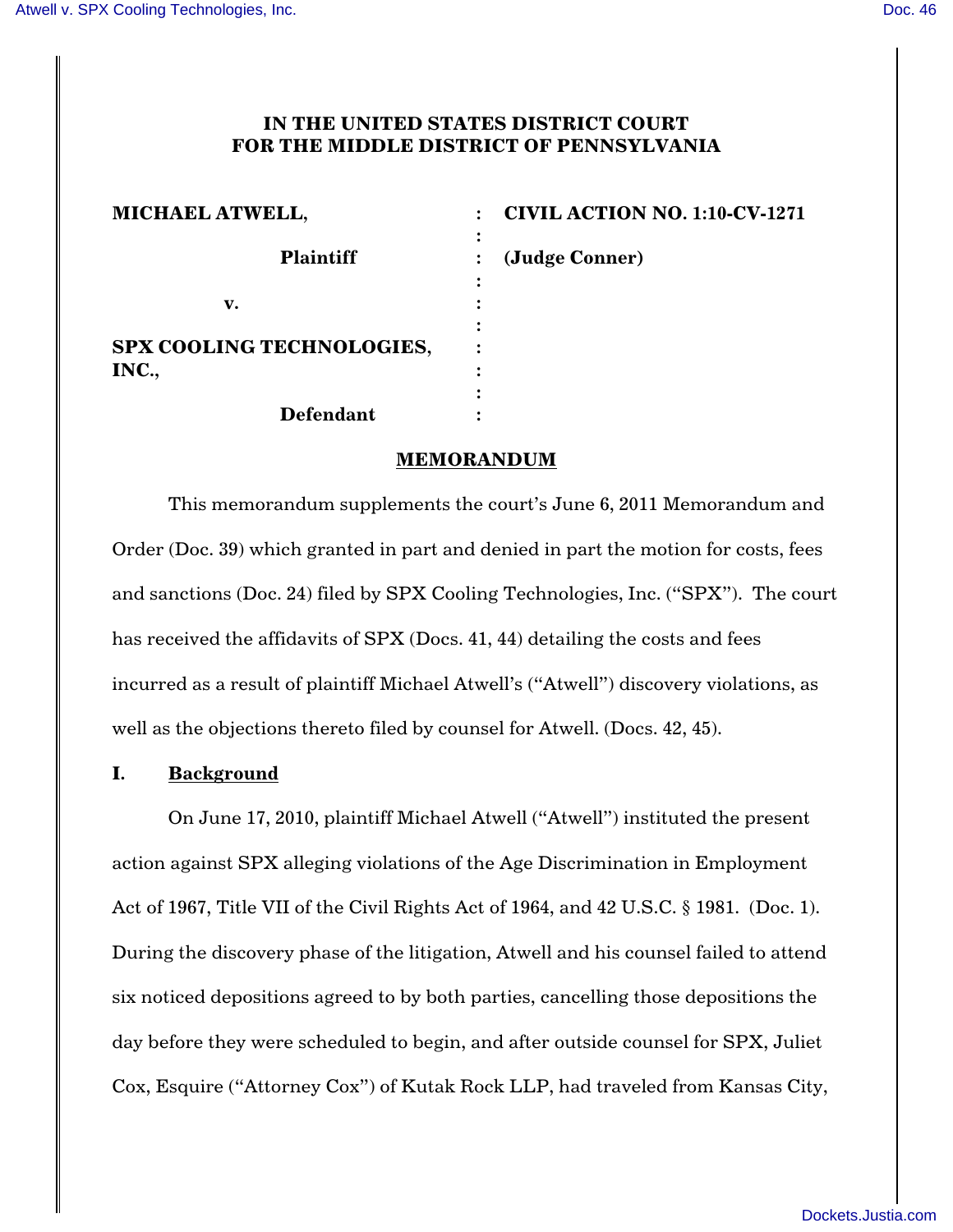Missouri to York, Pennsylvania to attend them. In house counsel for SPX, Janel Fuhrman, Esquire, was en route to Pennsylvania to attend the depositions, but returned to Kansas City upon learning from Attorney Cox that the depositions were cancelled. (Doc. 41-2,  $Ex. B \parallel 4$ ). SPX filed a motion for costs, fees and sanctions on March 8, 2011 stemming from Atwell's failure to engage in discovery and attend the six noticed depositions. (Doc. 24). The court granted SPX's motion to the extent SPX requested costs and fees, but denied the request for sanctions. (Doc. 39).

SPX claims a total of \$21,324.69 in costs and fees. (Doc. 41-2 ¶ 7). The requested costs and fees are broken down into three categories: (1) \$10,476 for attorney's fees for deposition preparation and traveling to York, Pennsylvania; (2) \$9,219 for attorney's fees related to the motion for costs, fees and sanctions; and (3) \$1,629.69 in costs. Counsel for Atwell filed objections to the attorney's fees and costs, asserting that many of the hours for which recovery is sought are excessive. (Docs. 42, 45). The matter is now ripe for disposition.

#### **II. Discussion**

SPX, as the party seeking fees, bears the burden of showing the fee request is reasonable. Rode v. Dellarciprete, 892 F.2d 1177, 1183 (3d Cir. 1990). The method the court uses for determining the reasonableness of a requested fee is the lodestar formula, which multiplies the number of hours reasonably expended by a reasonable hourly rate. Hensley v. Eckerhart, 461 U.S. 424, 433 (1983); Maldonado v. Houstoun, 256 F.3d 181, 184 (3d Cir. 2001). "[R]easonable fees are to be calculated according to the prevailing market rates in the relevant community."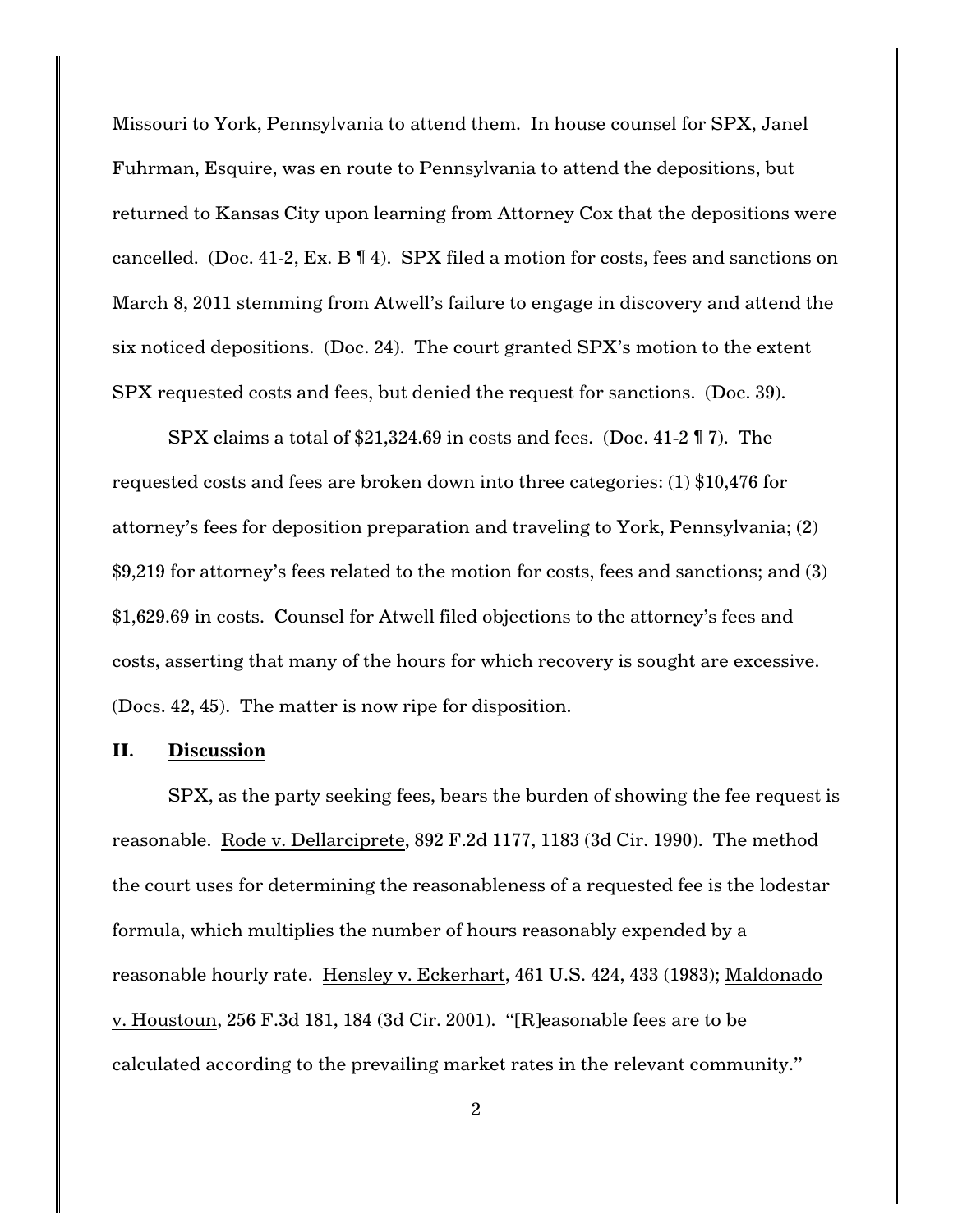Blum v. Stenson, 465 U.S. 886, 895 (1984); Maldonado, 256 F.3d at 184. The court "should assess the experience and skill of the prevailing party's attorneys and compare their rates to the rates prevailing in the community for similar services by lawyers of reasonably comparable skill, experience, and reputation." Dellarciprete, 892 F.2d at 1183; Maldonado, 256 F.3d at 184. The prevailing party is also entitled to seek fees for paralegal services under the same standard. Missouri v. Jenkins, 491 U.S. 274, 285 (1989).

## **A. Attorney Experience and Hourly Rate**

Attorney Cox is a partner at Kutak Rock LLP in the Kansas City, Missouri office. (Doc. 44-1 ¶ 2). She is a trial attorney with 17 years of experience, focusing primarily on civil litigation, including the defense of employment related claims such as the one in the instant litigation. (Id. ¶ 5b). The other attorneys providing legal services in this case are Larry D. Fields, Esquire, a partner with 20 years experience as a trial attorney, and Eric S. Johnson, Esquire, a partner with 10 years experience, also as a trial attorney. (Id. ¶ 5c, 5d). Debbie Mahan, a paralegal with 23 years experience as a litigation paralegal, provided paralegal services. (Id. ¶ 5e).

SPX seek attorney's fees in the amount of \$320 per hour for work performed by Attorney Cox, \$230 per hour for work performed by Attorneys Fields and Johnson, and \$140 per hour for paralegal services. (See Doc. 41-1 ¶ 7 n.2). A reasonable hourly rate for attorney services "is calculated according to the prevailing market rates in the relevant community." Loughner v. Univ. of Pittsburgh, 260 F.3d 173, 180 (3d Cir. 2001).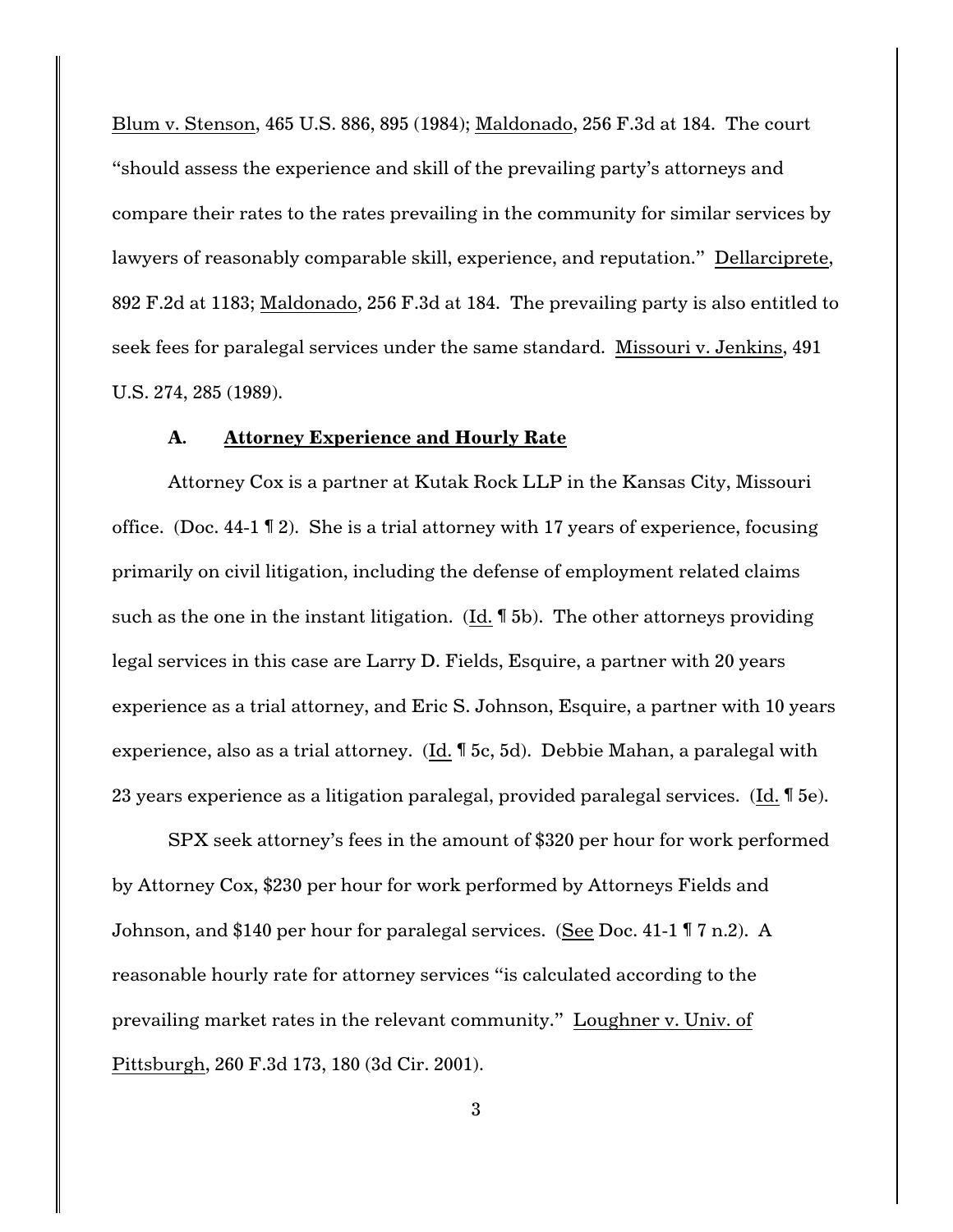A recent survey of fee awards in this district reveals a lower range of hourly rates for attorneys with comparable experience. Very recently, the Honorable Sylvia Rambo of this court determined that an attorney in the field of employment litigation, with fifteen years of combined experience in human resources and litigation, a masters degree in trial advocacy, and a substantial number of jury verdicts and appellate decisions in her repertoire, was entitled to a reasonable hourly rate of \$225.00. Carey v. City of Wilkes-Barre, No. 05-CV-2093, 2011 WL 1900169, at \*2 (M.D. Pa. May 19, 2011). In another recent case, the court awarded an hourly rate of \$300 to an attorney with over twenty years experience, noting this is the highest prevailing rate in this particular legal market. Overly v. Global Credit Collection Corp., No. 1:10-VC-2392, 2011 WL 2651807 (M.D. Pa., July 06, 2011).

After considering the skill, experience and reputation of counsel in these cases, as well as the affidavits presented by SPX, and assessing the skill and experience of defendant's counsel, the court concludes that a rate of \$275.00 per hour is reasonable for Attorney Cox, \$230 per hour is reasonable for Attorney Fields and \$200 per hour for Attorney Johnson.

With respect to paralegal services, SPX charged \$140 per hour for the services of its paralegal Debbie Mahan. The court finds that amount excessive for the Middle District of Pennsylvania. Courts in this district find paralegal fees ranging between \$70 and \$120 per hours to be typical. See Overly v. Global Credit & Collection Corp., Inc., Civil No. 1:10-CV-2392, 2011 WL 2651807, at \*6 (M.D. Pa.

4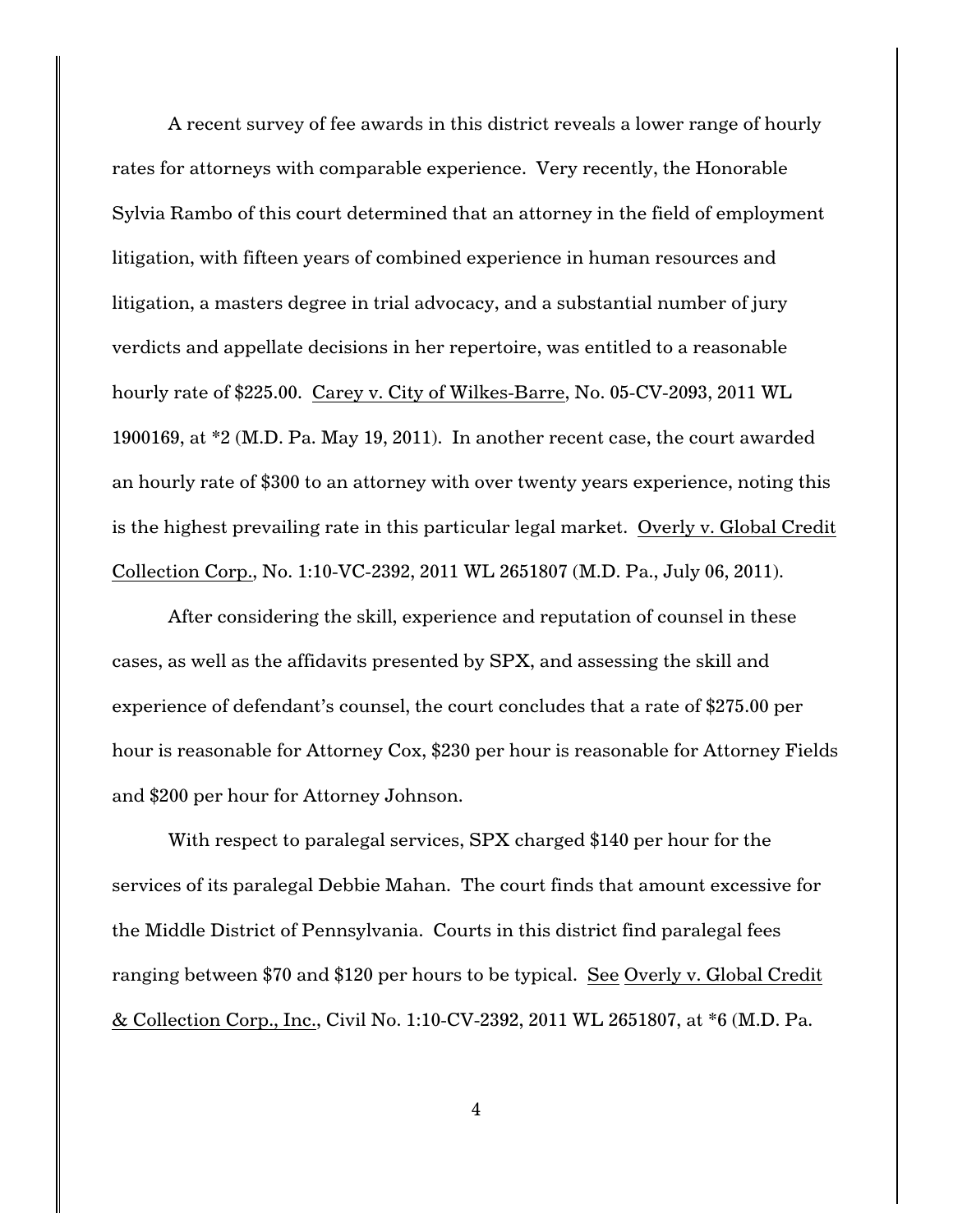July 6, 2011) (citing cases). The court concludes that an hourly rate of \$120 per hour is appropriate in the instant matter given the substantial experience of Ms. Mahan.

## **B. Reasonableness of Costs and Fees**

The court must next examine whether all the hours spent were reasonable. Attorneys billing for their time are required to record their hours with "sufficient specificity to allow the district court to determine if the hours claimed are reasonable for the work performed." Washington v. Philadelphia Court of Common Pleas, 89 F. 3d 1031 (3d Cir. Pa. 1996). Counsel should take care to note definite hours and general activities devoted to advancing the client's interest. (Id.) Yet the attorney need not document precise detail and exact minutes spent for each entry. (Id.) When the opposing party makes a specific objection, the court must exclude those entries which are redundant, excessive, or unnecessary. Interfaith Cmty. Org. v. Honeywell Int'l. Inc., 426 F. 3d 694 (3d. Cir. 2005).

#### **1. Deposition Fees**

Attorney Cox, claims \$10,476 in attorney's fees for preparing for the six

depositions scheduled for February 15-17, 2011 and traveling to York, Pennsylvania.

(Doc. 41-1 ¶ 7). The fees can be grouped into five categories:

(1) 5.5 hours for deposition preparation by Attorney Cox;

(2) 10.4 hours to prepare exhibits for the depositions by the paralegal;

(3) 15.2 hours for travel by Attorney Cox from Kansas City, Missouri to York, Pennsylvania and back;

(4) 4.9 hours for calls and emails by Attorney Cox relating to the cancellation of depositions; and

(5) 3.6 hours for research by Attorney Fields on the rules relating to failure to appear at depositions.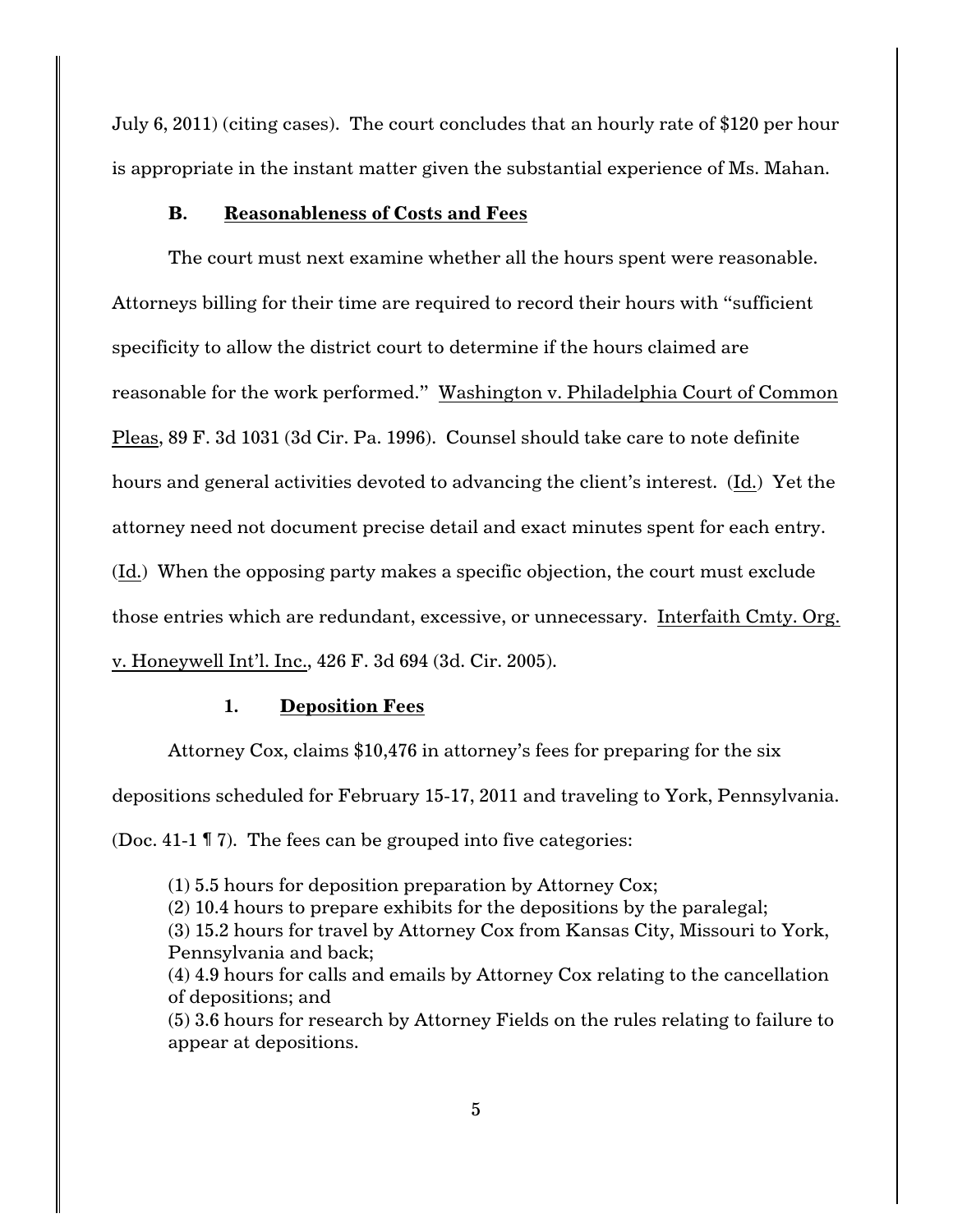(Id.; see also 44-1, Ex. C). Atwell objects to the asserted fees for paralegal services, for calls and emails, and for research on the rules relating to failure to appear at depositions. (Doc. 42, at 2).

#### *a. Deposition Exhibits*

Counsel for Atwell contends that 10.4 hours to prepare deposition exhibits is highly questionable given the simply nature of the employment discrimination case, and notes that Atwell was employed with defendant for just over eight months. (Doc. 42, at 2; Doc. 45, at 1). Atwell suggests two hours is reasonable. (Doc. 42, at 2; Doc. 45, at 1). In opposition, SPX explains that it was necessary to create separate files for each witness with documents relevant to each witness and organize those documents in a functional manner for use at the depositions. (Doc. 44, at 2). The court finds 10.4 hours to prepare deposition exhibits to be excessive. It is certainly reasonable to create a separate file for each witness, however expending over ten hours for the task is unreasonable. One hour per deposition, for a total of six hours is reasonable given the nature of the case.

## *b. Telephone Calls and Emails on February 14, 2011*

Atwell also objects to the 4.9 hours billed by Attorney Cox for calls and emails on February 14, 2011. Atwell asserts that: (1) the claim is vague, (2) the calls and emails are not broken down by time, and (3) the entry is inadequate to determine whether the expended time was reasonable. (Doc. 42, at 2; Doc. 45, at 1). SPX counters that the calls and emails, which are detailed in their motion for costs, fees

6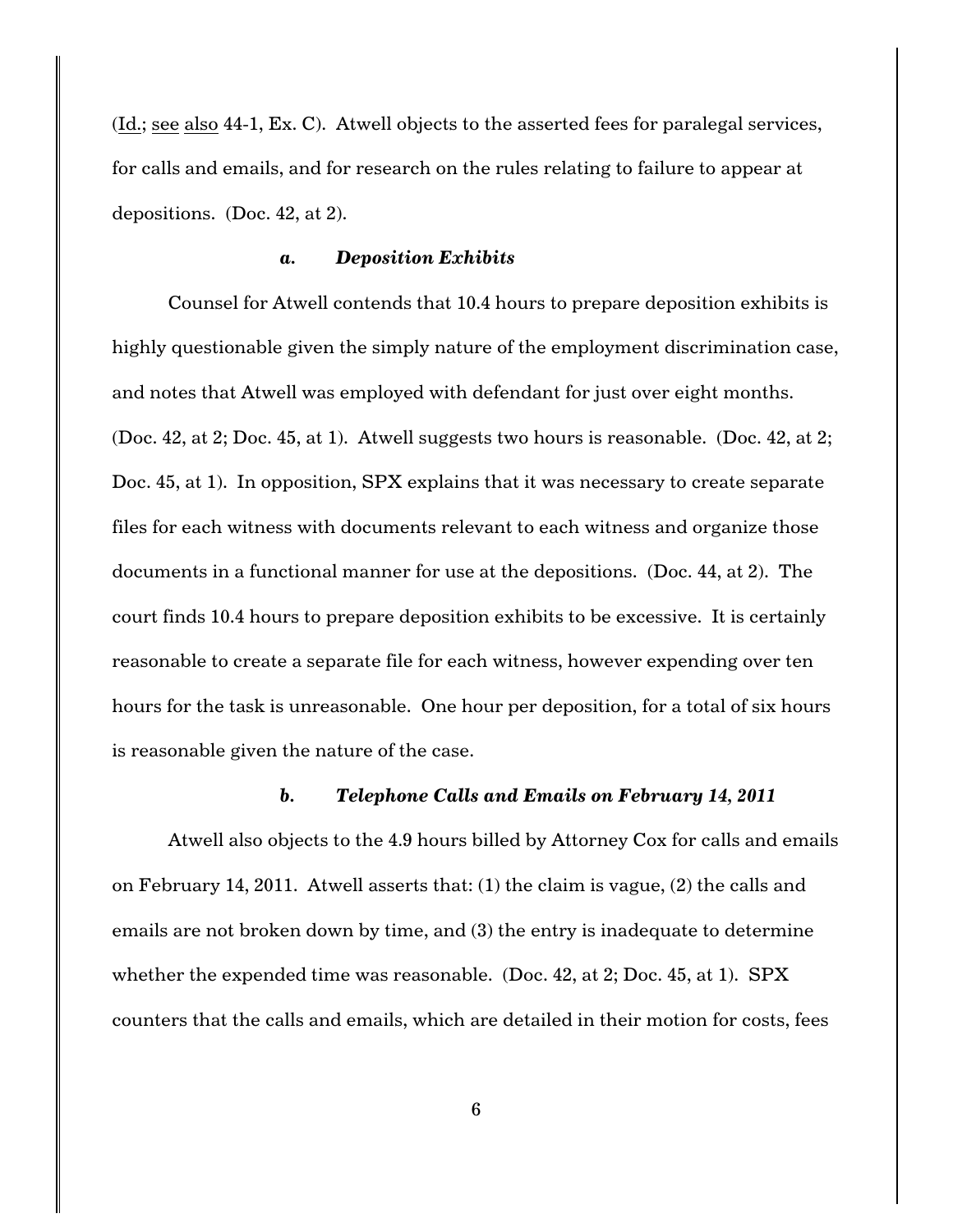and sanctions, were a direct result of counsel cancelling the depositions, and

therefore 4.9 hours is not excessive. (Doc. 44, at 2).

The billing entry for Attorney Cox states the following:

Telephone conference with E. McGee, counsel for Domino, regarding deposition of M. Atwell; telephone conference with L. Haynes; telephone conference with J. Fuhrman; telephone call to plaintiff's counsel's office; e-mail to T. Kolman; e-mail to L. Crossley; conference with L. Fields and S. Temps to determine strategy; telephone conference with M Greco Danaher; telephone call to Judge Connor's [sic] chambers; multiple telephone calls to opposing counsel's office; telephone conference with A. Lease; telephone conference with J. Fuhrman; e-mail to A. Lease regarding agreement not to appear in person for depositions in order to mitigate expenses

(Doc. 44-1, Ex. C). In Attorney Cox's affidavit attached to the motion for costs, fees and sanctions, she details the timing of some of these activities. (See Doc. 25, Ex. 2 ¶¶ 5-19). For example, Attorney Cox telephoned counsel for Atwell at 10:17 a.m. and left a voicemail; she also sent an email time-stamped with the same time. (Doc. 25, Ex. 2 ¶¶ 7-8; id. Ex. 4). Attorney Cox placed an additional three calls to the office of counsel for Atwell starting at 11:16 a.m. and concluding at 11:27 a.m. (Id. Ex. 2  $\text{III } 9$ -11). Another three calls to Atwell's counsel's office were placed between 2:06 p.m. and 2:08 p.m. (Id. Ex. 2 ¶¶ 12-14). Attorney Cox details a telephone call from plaintiff's counsel at 2:16 p.m. but does not note its termination time. (Id. Ex. 2 ¶ 17). Finally, the affidavit describes an email to plaintiff's counsel time-stamped 2:53 p.m. and a return email time-stamped at 3:00 p.m. (Id. Ex. 2 ¶¶ 18-19; id. Ex. 5; id. Ex. 6).

7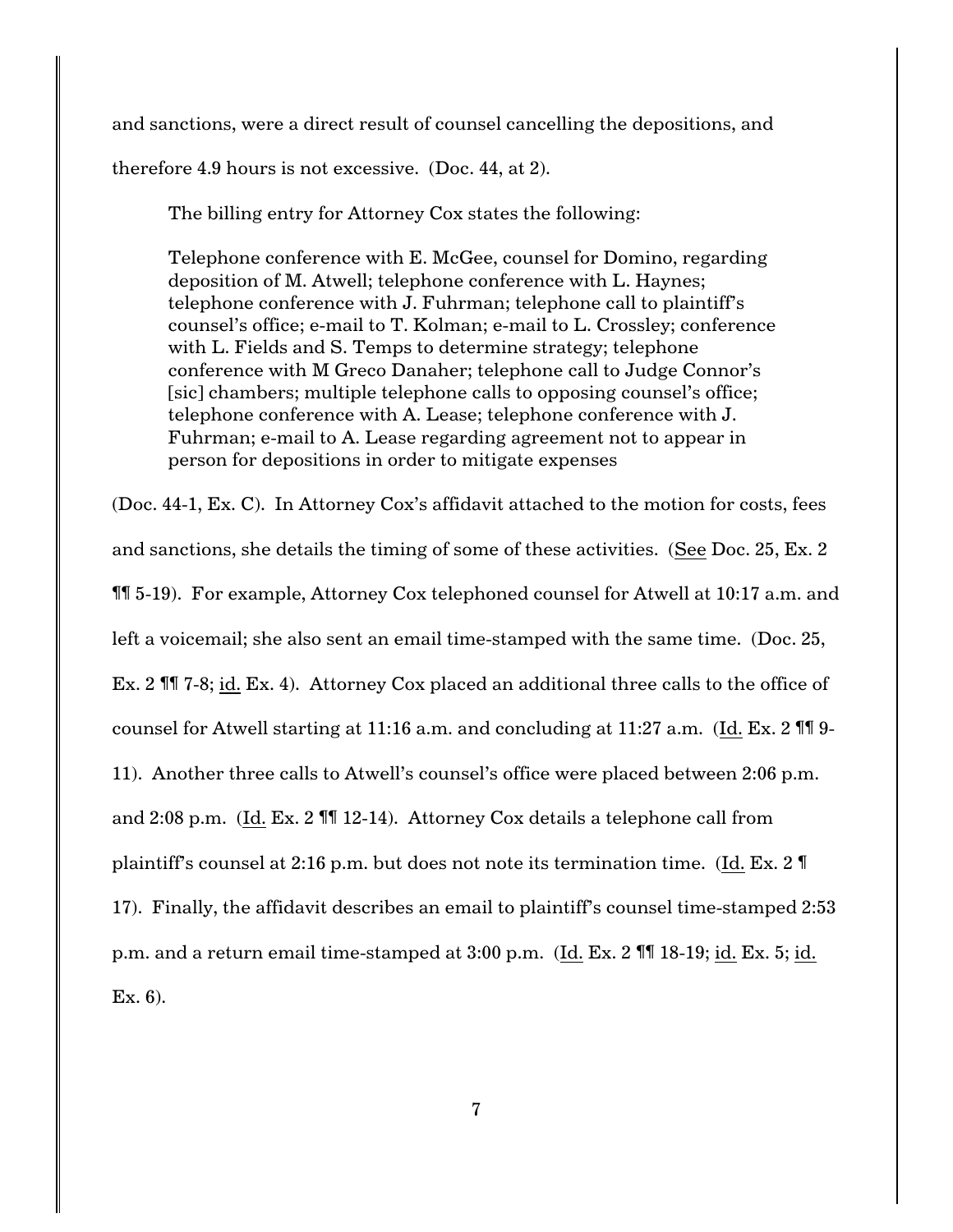The court is cognizant that the cancellation of six depositions and the unwillingness of counsel for Atwell to return telephone calls and emails caused significant disruption of counsel's plans and necessitated numerous telephone calls and emails. The court notes, particularly given the description of at least seven telephone calls to counsel for Atwell delineated in Attorney Cox's affidavit, that 2.5 hours is reasonable and appropriate. However, Attorney Cox's claim in excess of 2.5 hours is rejected.

#### *c. Researching Deposition Rules*

Finally, Atwell takes issue with the 3.6 hours claimed to research rules on failure to appear at depositions. Counsel for Atwell asserts that the applicable federal rules are straightforward and "not that complex" and, therefore, 3.6 hours of research time excessive. (Doc. 42, at 2; Doc. 45, at 2). SPX claims the time is reasonable, given that two rules of the Federal Rules of Civil Procedure were implicated by Atwell's discovery violations. (Doc. 44, at 3). The court agrees with Atwell. The implicated discovery rules are not complex. Moreover, counsel performing the research, Attorney Fields (see Doc. 44-1, Ex. C), has 20 years of trial experience focusing in civil litigation, and has "extensive experience . . . handling discovery disputes." (Doc. 44-1 ¶ 5c). The court would expect that an attorney with that level of experience, would either have a working familiarity with the relevant rules of civil procedure, or could perform research on two discovery rules in a more expedient manner. See Ursic v. Bethlehem Mines, 719 F.2d 670, 677 (3d Cir. 1983) (stating that a seasoned attorney in a particular area of law should be sufficiently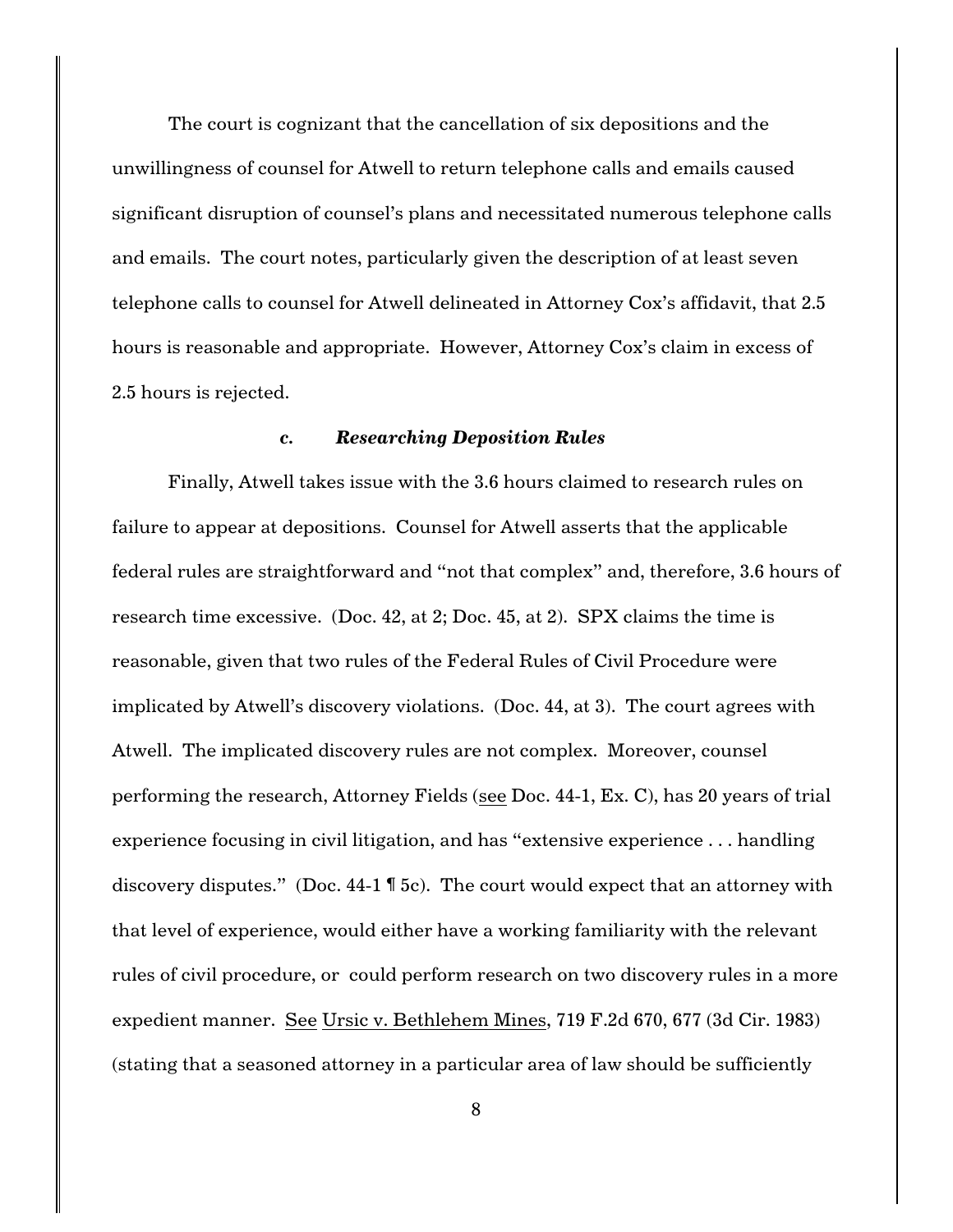familiar with that law that he would not have to spend "an inordinate amount of time researching that same law"). The court finds that two hours is reasonable under the circumstances.

## *d. Remaining Fees*

Counsel for Atwell has not challenged the reasonableness of the time spent by Attorney Cox on deposition preparation, or her travel time. Accordingly, the court will award fees for the total number of hours claimed on those activities.

## **2. Motion for Costs, Fees and Sanctions**

Attorney Cox claims that counsel for SPX incurred \$9,219 in fees associated with the motion for costs, fees and sanctions. (Doc. 41-1 ¶ 8; see also Doc. 44, Ex. C). SPX seeks to recover for: (1) 28.4 hours in attorney's fees to research, draft and revise the motion for costs, fees and sanctions, (2) 4.3 hours to revise the affidavit and prepare exhibits to the motion, and (3) 6 hours to draft and revise a reply to Atwell's opposition to the motion. (Id.) Atwell objects to the 28.4 hours to research, draft and revise the motion, and the 6 hours to draft and revise a reply brief, claiming the number of hours are excessive. (Doc. 42, at 2-3; Doc. 45, at 2-3).

#### *a. 28.4 Hours Drafting and Revising Sanctions Motion*

Attorney Johnson billed 25 hours for researching, drafting and revising the motion for costs, fees and sanction, and Attorney Cox billed 3.4 hours for revisions. (Doc. 44-1, Ex. C). Counsel for Atwell objects to the 28.4 hours claimed. Atwell asserts that the time is excessive given the uncomplicated nature of the motion, (Doc. 42, at 3), and suggests that SPX may have had access to drafts from prior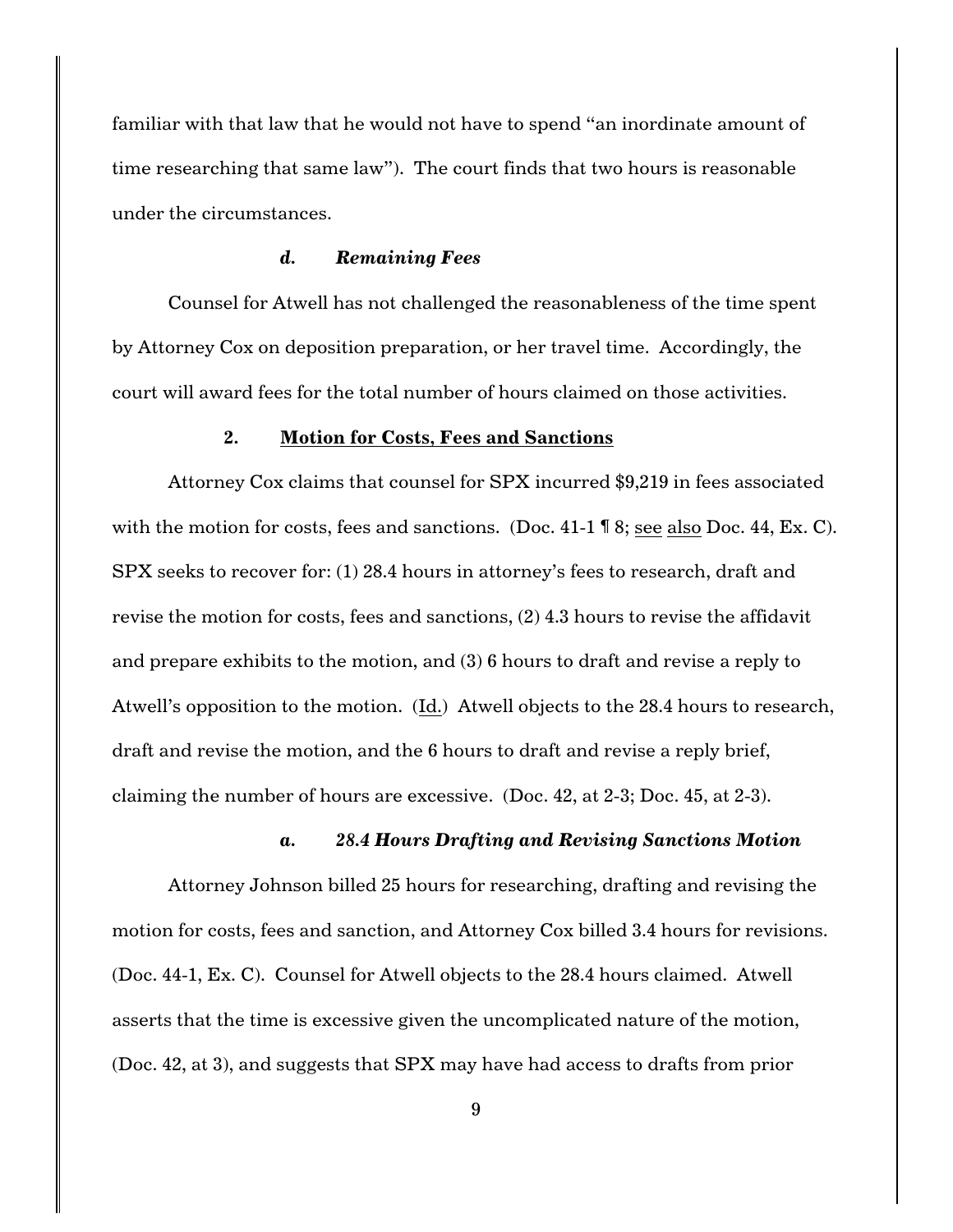cases handled by the firm. (Doc. 45, at 2). Atwell suggests that 5 to 6 hours is reasonable and appropriate. (Doc. 42, at 3; Doc. 45, at 2). SPX counters that the time billed is not excessive in light of the fact that the motion is 19 pages in length and required numerous exhibits and an affidavit with a significant amount of factual detail. (Doc. 44, at 3).

The court finds 28.4 hours to research, draft and revise the motion to be excessive. Attorney Johnson is a partner with 10 years of experience as a trial attorney focused in civil litigation, and "has extensive experience researching law and drafting motions." (Doc. 44-1 ¶ 5d). As an attorney focusing in civil litigation it is expected that he have working knowledge of the Federal Rules of Civil Procedure. Moreover, Kutak Rock LLP undoubtedly has access to a database of past cases, and this is not the first time that an attorney for the firm has researched Rule 30 or Rule 37 of the Federal Rules of Civil Procedure. (Doc. 44-1 ¶ 5a) (noting that Kutak Rock LLP is a national firm with 16 offices and more than 400 attorneys). Given Attorney Johnson's experience in civil litigation and researching, the court finds 10 hours to be reasonable. The court will leave undisturbed the 3.4 hours expended by Attorney Cox revising the motion.

## *b. 6 Hours to Draft and Revise Reply Brief*

Atwell also objects to the 6 hours claimed to draft and revise a reply brief to Atwell's opposition to the motion for costs, fees and sanctions. (Doc. 42, at 3; Doc. 45, at 2-3). Atwell notes that his brief in opposition to the motion for costs fees and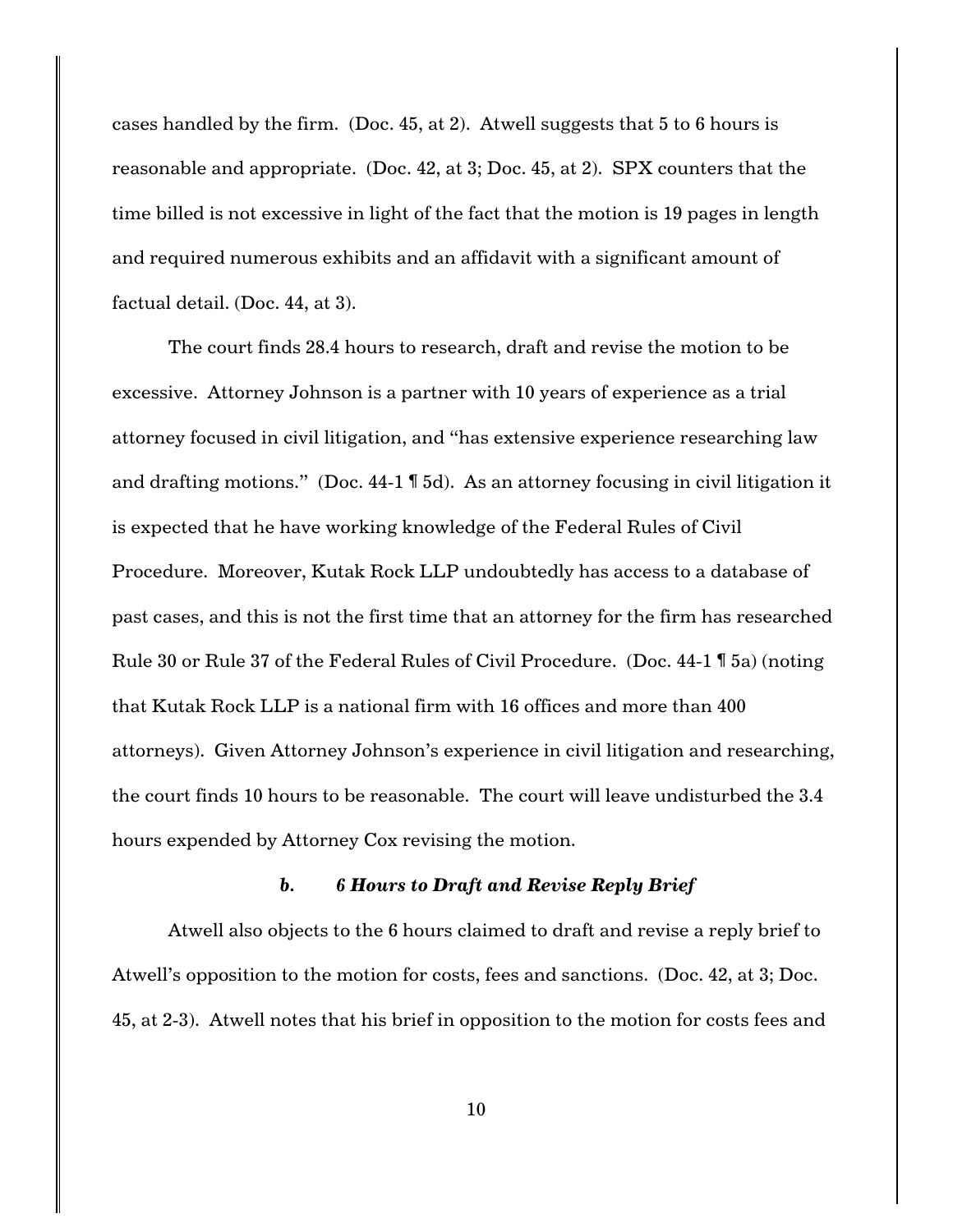sanctions was short—slightly over five pages in length (see Doc. 29)—and therefore, 6 hours to draft and revise a reply brief is excessive. (Doc. 42, at 3; Doc. 45, at 2-3). Atwell believes one hour is appropriate and reasonable. (Doc. 42, at 3; Doc. 45, at 3). SPX responds that Atwell's opposition brief failed to oppose the motion, and instead reasserted that counsel should be permitted to withdraw. (Doc. 44, at 4). According to SPX, "[t]his argument required additional strategy, analysis, and development of an argument that [SPX] did not anticipate being presented on a response to a motion for sanctions." (Doc. 44, at 4).

The court finds that six hours of time to draft the reply is slightly excessive. The court notes that SPX's reply brief was a mere four pages (without the signature page), did not cite a single case, and provided minimal analysis of one Pennsylvania Rule of Professional Conduct. (See Doc. 33). Additionally, the reply was drafted by Attorney Johnson, the ten year trial attorney veteran with extensive experience drafting motions. Given the experience and expertise of the attorneys drafting and revising the motion, the court finds five hours to be reasonable and appropriate for the reply brief—four hours from Attorney Johnson to draft the reply, and one hour from Attorney Cox to revise the reply.

### *c. Remaining 4.3 Hours for Affidavits and Exhibits*

Atwell does not appear to object to the remaining 4.3 hours expended by counsel for SPX to revise affidavits and prepare the exhibits filed with the motion for costs, fees and sanctions. Accordingly, the court will award fees on all 4.3 hours expended.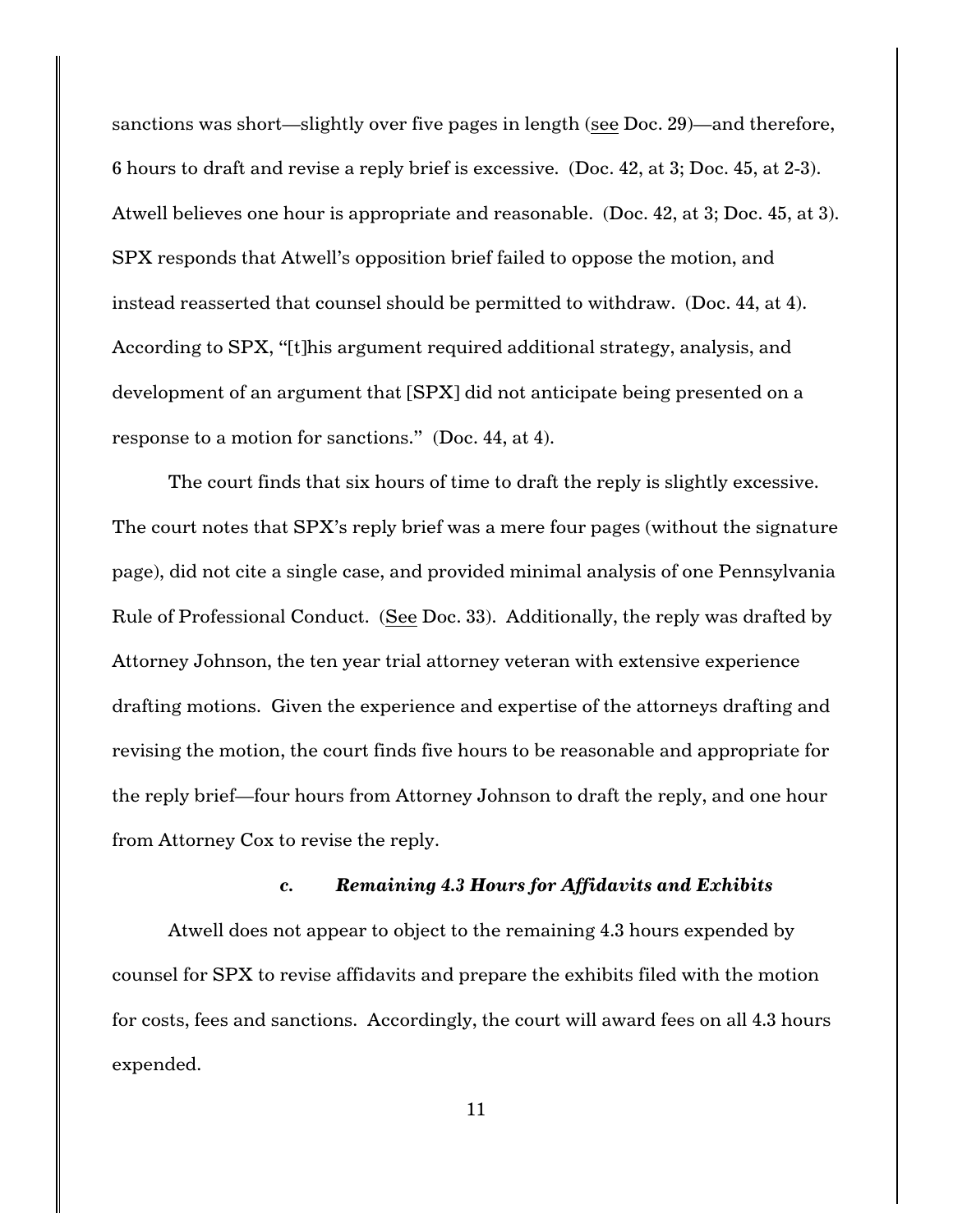# **3. Costs**

Finally, Attorney Cox claims \$924.32 in costs associated with her travel, including airfare, hotel, meals, car rental, parking and mileage. (Doc. 41, Ex. A ¶ 5). Attorney Fuhrman claims \$705.37 in costs for her travel. (Doc. 41, Ex. B ¶ 6). Counsel for Atwell does not object to these asserted travel costs, and the court will award SPX the total of \$1,629.69 in travel costs.

## **III. Recapitulation**

| <b>Attorney Cox</b>                  | Hours Billed | 31.2                |                                |
|--------------------------------------|--------------|---------------------|--------------------------------|
|                                      | Deduction    | $-3.2$              |                                |
|                                      | Total        | $28.0 \times$       | $$275$ per hour = \$7,700      |
| <b>Attorney Fields</b>               | Hours Billed | 3.6                 |                                |
|                                      | Deduction    | $-1.6$              |                                |
|                                      | Total        | 2.0<br>$\mathbf{x}$ | $$230 \text{ per hour} = $460$ |
| <b>Attorney Johnson Hours Billed</b> |              | 30.7                |                                |
|                                      | Deduction    | $-15.2$             |                                |
|                                      | Total        | $15.5 \times$       | $$200$ per hour = $$3,100$     |
| <b>Paralegal</b>                     | Hours Billed | 12.8                |                                |
|                                      | Deduction    | $-4.4$              |                                |
|                                      | Total        | 8.4 x               | $$120$ per hour = $$1,008$     |
| <b>Total Fees Awarded</b>            |              |                     | \$12,268                       |
| <b>Total Costs</b>                   |              |                     | \$1,629.69                     |
|                                      |              |                     |                                |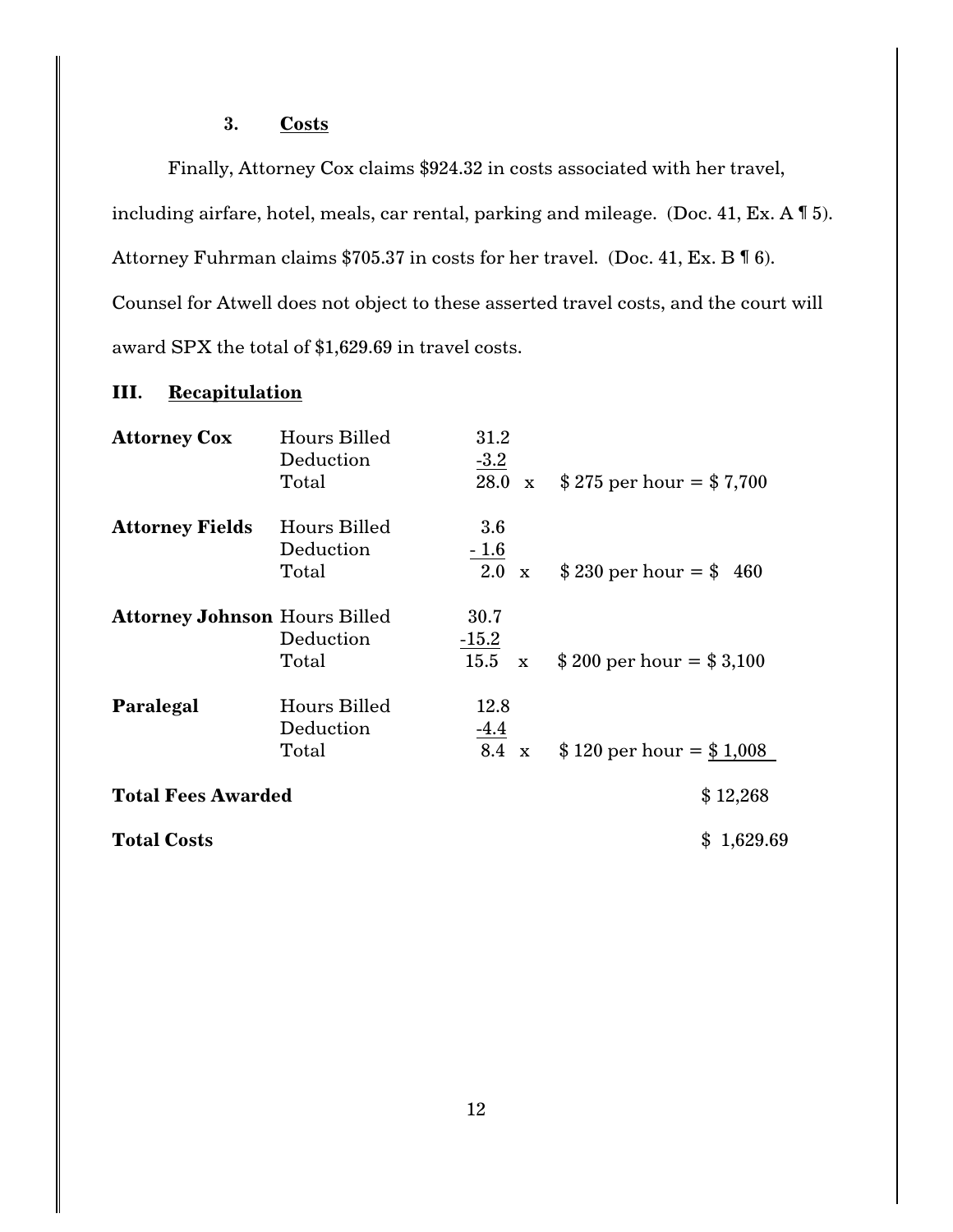# **IV. Conclusion**

For the reasons set forth in the accompanying memorandum, the court will award \$ 13,897.69 in costs and attorney's fees to SPX. Both Atwell and his counsel are equally accountable for the awarded costs and fees.

An appropriate order follows.

 S/ Christopher C. Conner CHRISTOPHER C. CONNER United States District Judge

Dated: October 11, 2011